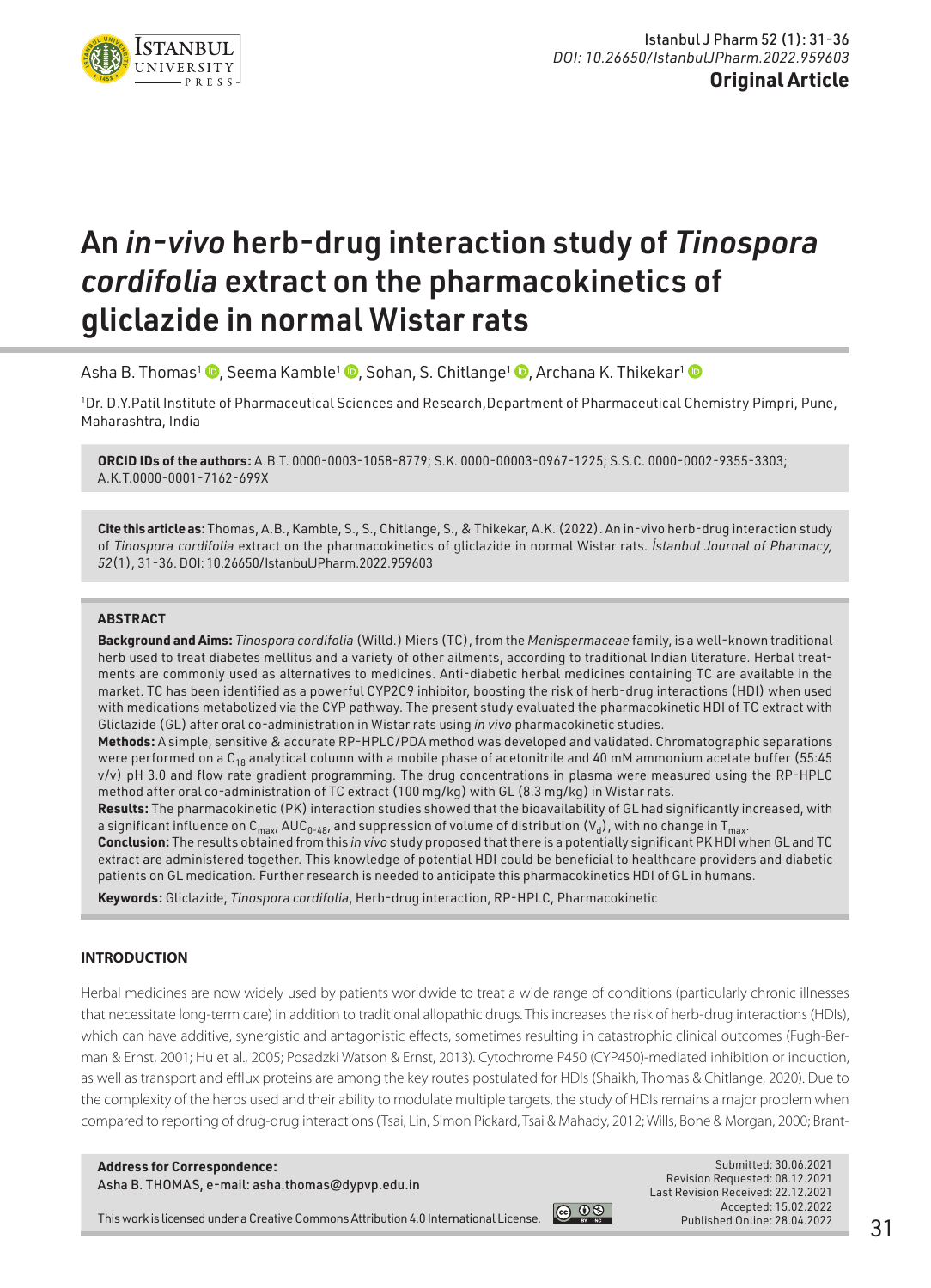#### Istanbul J Pharm

ley, Argikar, Lin, Nagar & Paine, 2014). However, if these studies are carried out early in the development of herbal medicine, they can reduce the possibility of HDIs and promote the possibility of using any synergism that might be discovered for drug dose reduction and combination therapy promotion (Prabhakara & Doble, 2008).

*Tinospora cordifolia (TC),* also known as Guduchi, belongs to the *Menispermaceae* family and exhibits a variety of pharmacological actions including anti-diabetic, hypo-lipidemic, cardiotonic, anti-oxidant, anti-inflammatory, and anti-neoplastic properties (Meshram, Bhagyawant, Gautam & Srivastava, 2013). Tinosporone, tinosporaside, tinocordifolioside, and tinosporicacid, as well as berberine, tembetarine, palmatine, magnoflorine, cordifolisides A to E, syringen, and sitosterol, are some of the key phytoconstituents of TC. Tinosporine, tinosporide, cordifolide, cordifole, and columbinare the phytoconstituents that help to control cholesterol production and glycolysis (Thikekar, Thomas & Chitlange 2021). Berberine is the major active phytoconstituent and was found to inhibit 50% of CY-P2C9 activity in a study conducted by Chatterjee *et al.*, 2003. at a concentration of 500 mM According to Singh et al., 2006 TC has the ability to stimulate carcinogen/drug metabolism and antioxidant system enzymes, inhibiting lipid peroxidation in mice, further proving its CYP interaction potential. Similarly, in a study performed by Bahadur *et al.*, 2016 using particular high-throughput screening assays, the researchers revealed that TC inhibits CYP3A4, CYP2D9, CYP29, and CYP1A2 with IC*50* values of 136.45, 144.37, 127.55, and 141.82 g/mLmL, respectively. According to Sahu et al.,2018the co-administration of TC extract with glibenclamide resulted in higher  $C_{\text{max}}$ ,  $T_{\text{max}}$ increased bioavailability (AUC), and decreased glibenclamide clearance (Cl).TC showed potent inhibition of CYP2C9 activity in CYP inhibition assay. This study postulates that concomitant administration of TC extract/preparations containing TC with glibenclamide (metabolized by the CYP2C9 enzyme) can result in significant HDI. The *in vivo* PK study performed in rats by Asha Thomas *et al*., 2020 strongly suggested the increase in bioavailability of glimepiride and significant alteration of its PK parameters (increase in  $C_{\text{max}}$ , AU $C_{0-24}$ and MRT $_{0-24}$ with a decrease in V<sub>d</sub>andCL) indicating the potential HDI of glimepiride when administered concomitantly with TC extract via the oral route. Also, an*in silico* molecular docking study using CYP2C9 (PDB ID: 1R90) as the target protein and phytoconstituents (isoquinoline alkaloids) of TC, strongly supported the HDI of glimepiride and TC and demonstrated that berberine and accompanying alkaloidal components in TC extract have a good inhibitory potential against CYP2C9.

Gliclazide 1-(3-azabicyclo[3.3.0]oct-3-yl)-3-(p-tolylsulfonyl) urea is a second-generation [sulfonylurea](https://en.wikipedia.org/wiki/Sulfonylurea) used to treat [diabetes mel](https://en.wikipedia.org/wiki/Diabetes_mellitus_type_2)[litus type 2](https://en.wikipedia.org/wiki/Diabetes_mellitus_type_2), it works as an insulin secretagoguewhich stimulates pancreatic cells to secrete insulin. It is completely absorbed and has oral bioavailability of 97 % as gastrointestinal absorption is complete with no interference from meals & absence of pre-systemic hepatic metabolism (Sarkar, Tiwari, Bhasin & Mitra, 2011). GL primarily undergoes oxidative biotransformation by means of CYP2C9, and forms methyl hydroxyl gliclazide and 6β-hydroxy gliclazide metabolites in the liver (Yao et al., 2009). A review of the literature reveals that various methods for GL bioanalysis have been documented. Chien et al. reported GL measurement in rat plasma using HPLC with 70mM disodium tetraborate, pH 7.5, and 26.5 percent acetonitrile as mobile phase (Kuo & Wu, 2005). Lopamudra *et al.,* 2014 performed the HPLC analysis of GL in rat plasma using methanol:acetonitrile:water (60:20:15, v/v) as mobile phase. Xu *et al.*,2008 reported a LC-MS technique for the estimation of GL in rat plasma employing acetonitrile and 40 mM  $KH<sub>2</sub>PO<sub>4</sub>$  (pH 4.6, 56%) and acetonitrile (44%).

In the present study an effort was made to employ existing LC methods to evaluate plasma levels of GL in rat plasma following a PK based HDI study involving TC extract. But due to the presence of matrix interferences both from plasma and TC extract, the reported methods were not able to effectively estimate GL. For this reason, there was a need to develop a suitable bioanalytical RP-HPLC/PDA method for the estimation of GL in rat plasma and to validate it as per US-FDA guidelines for HDI study.

## **MATERIAL AND METHODS**

#### **Chemicals and reagents**

Gliclazide (GL) and Glimepiride (IS) were obtained as a gift sample from Sava Healthcare Ltd, Pune, India. Merck Chemicals in Mumbai, India, supplied HPLC grade acetonitrile. Millipore water filtration technology was used to prepare the distilled water (Millipore, Sigma). All other reagents were of analytical grade.

## **Plant extract**

*TC* extract was supplied as a gift sample by Kisalaya Herbal Ltd., Indore, India.

A phytochemical analysis revealed the description (free flowing brown powder with a bitter taste), identification test was positive for bitters, solubility in water: 85.6 %, in 50 v/vethanol: 64.6%, pH of 1% solution (5.11), test for heavy metals: arsenic (0.35 ppm), lead (1.47 ppm), mercury and cadmium (not detected); total ash (5.46%), acid insoluble ash (0.38%), moisture content (3.52 %) and microbiological analysis were within specified limits. The extract contained 3.87 % w/w bitters. For HPTLC finger printing of TC extract, the mobile phase used was chloroform: methanol: water (8:2:0.2 v/v/v), and densitometric measurements were performed at 366 nm (Fig 1) (Choudhary, Siddiqui & Khatoon, 2014).

#### **Reverse Phase - High Performance Liquid Chromatography RP-HPLC method and validation**

The Shimadzu (LC20AD) HPLC system(Kyoto, Japan) composed of a quaternary pump, manual rheodyne injector with 20µLfixed loop along with the photodiode array (PDA) detector were used for the study. LC solution software was used for processing of data. A Kromasil 100 C<sub>18</sub>analytical column (250 mmx4.6 mmx5 µm) was used for chromatographic separations. Mixtures of different solvents with variable polarity anddifferent gradients were employed to find the best chromatographic conditions for generating sharp and well-resolved GL (API) and glimepiride (IS) peaks with minimal tailing. After numerous variations and combinations, in comparison to other mobile phases, it was observed that the mixture of acetonitrile (ACN) and 40mM am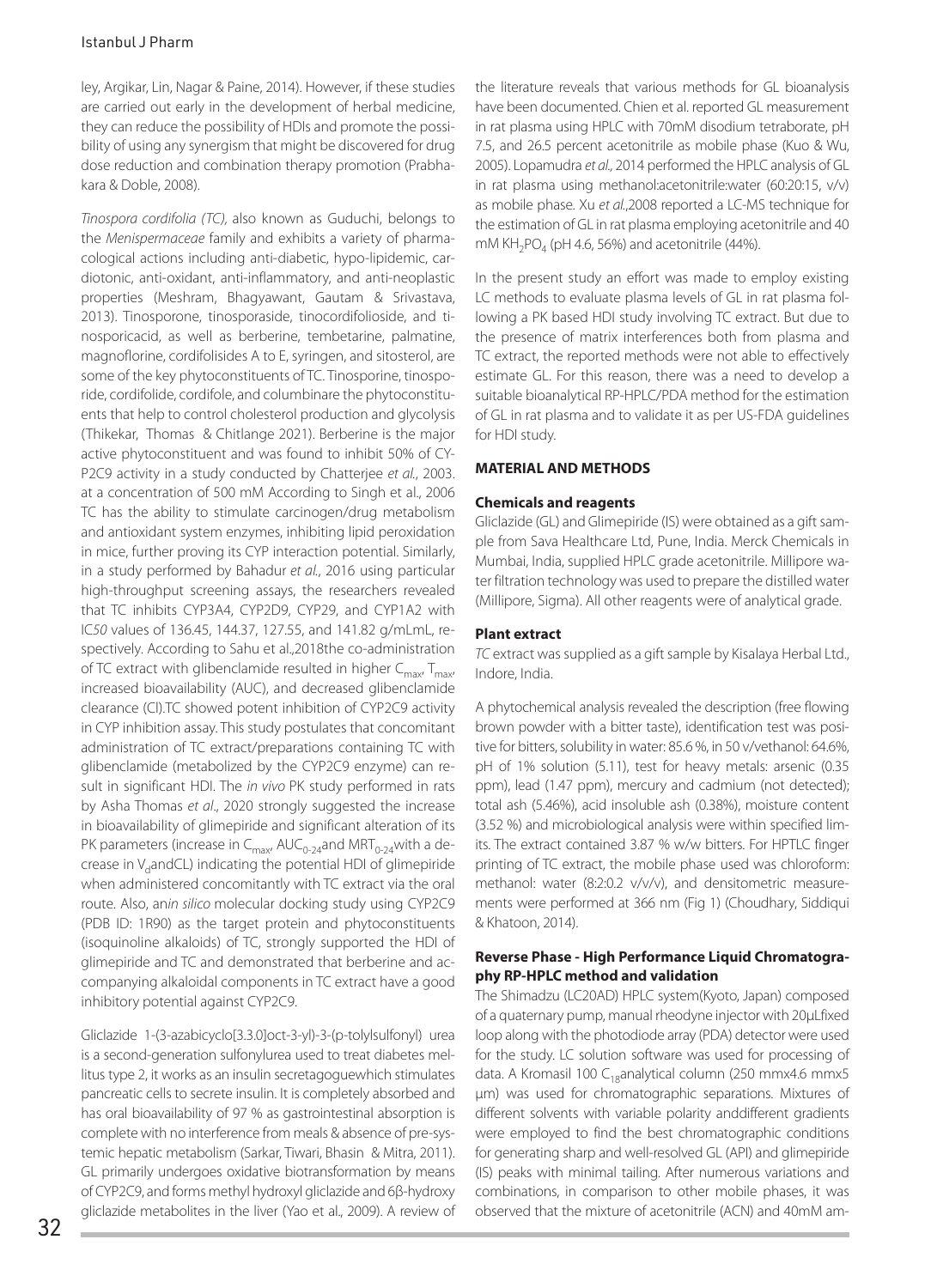monium acetate buffer pH 3.0 gave acceptable results. Finally, ACN: 40mM ammonium acetate buffer pH 3.0 adjusted with 1% ortho-phosphoric acid (55:45 v/v) was selected as the mobile phase. The flow rate gradient was set to 0.8 mL/min from 0 to 2 minutes and 1.0 mLmL/min from 2 to 20 minutes. At 228 nm, the chromatogram was measured. The optimized RP-HPLC/PDA method was validated as per the USFDA bioanalytical method validation guidelines for industry (FDA, 2018).

#### **Animals**

The Institutional Animal Ethics Committee (DYPIPSR/IAEC/19- 20/P-29), Pune, India, approved the experimental protocol. Wistar rats (Crystal Biological Solutions, Pune, India) with body weights ranging between 250 and 300 g, aged between 6 and 7 weeks were used in this study. The animals were housed in polypropylene cages with solid bottoms and bedding made of autoclaved clean rice husk. The temperature was kept at 22- 23°C with a relative humidity of 30-70 % and a 12 hours light/ dark cycle with a minimum of 15 air changes *per* hour. All animals were acclimatized to laboratory settings one week previous to the commencement of the experiment. The animals were fasted overnight before the research began but were given *water ad libitum*.

#### **Preparation of calibration standard and quality control standards**

Standard stock solutions of GL and IS (100 µg/mL) were prepared separately and subsequently diluted with ACN to obtain working standard solutions of GL (0.5 µg/mL to 32 µg/mL) and IS (50 µg/mL) respectively.

The calibration control standards (CC) of GL-50 ng/mL to 3200 ng/mLand IS-5 µg/mLwere prepared by suitably spiking 100 µl of drug free rat plasma with a fixed volume of working standards of GL (100 µl each) and IS respectively. The Quality Control standards (QC); Lower Quality Control (LQC) 150 ng/mL, Middle Quality Control (MQC) 1600 ng/mL and Higher Quality Control (HQC) 2560 ng/mL standards were also prepared.

#### **Extraction procedure**

A volume of 0.3 mL of blood from the retro-orbital plexus was collected in Eppendorf tubes (using Gilson micropipettes, P.R. Corporation, Mumbai, India) containing 50 µl of 0.5 M EDTA from individual rats. Blood samples were centrifuged at 3000 rpm for 15 minutes (Bio Era Life Sciences, Pune, India), and the plasma was extracted and stored at -20°C until analysis. The liquid-liquid extraction method (LLE) was then used to extract drugs from plasma. Aliquots of 100 µl of drug-free plasma samples were spiked with 100 µl GL and 100 µl of IS solution (50g/ mL) in 2.0 mL eppendorf tubes, to which 1.0 mL of tertiary butyl methyl ether (TBME) was added. The resulting mixture was vortexed for 60 seconds at 2500 rpm (Remi Vortex Mixer, CM-101 Plus) then centrifuged for 10 minutes at 5000 rpm. In a nitrogen evaporator, the organic layer was then separated and evaporated to dryness (Mini-eVap). The leftover mass was reconstituted with 1.0 mL mobile phase, filtered using 0.22 µm syringe filters (Millex-GL), and injected into the RP-HPLC/PDA system for further analysis.The concentration of IS was maintained at 5 μg/mL (Figure 1).

#### *In vivo* **pharmacokinetic studies in normal Wistar rats**

An *in vivo* study was planned to explore the effects of TC extract on the PK of GL in healthy male Wistar rats. Experimental animals weighing 250-300 gmwere randomly divided into two groups of 6 animals each.

Group I received a vehicle (1% CMC)

Group II received 100 mg/kg bwb.i.d(bis in die, twice a day)of TC extract for 13 days, by oral route. On the 14<sup>th</sup> day, group I was treated with GL (8.3 mg/kg, p.o.) and group II was treated with TC (100 mg/kg, p.o.) followed by GL (8.3 mg/kg, p.o.).

A volume of 0.3 mL of blood was collected from individual rats from theretro-orbital plexus in Eppendorf tubes containing 50 µl of 0.5 M EDTA at suitable time intervals (0.25, 0.5, 0.75, 1.0, 2, 4, 6, 8 24 & 48 hrs.) after drug administration. Blood samples were centrifuged; the plasma was separated and stored at -20ºC until analysis. The samples were processed as per the optimized liquid-liquid extraction protocol.

#### **Data analysis**

Individual animal plasma concentrations vs time profiles were calculated using WinNonlin software version 5.2. (Pharsight Corporation, Mountain View, CA, USA). The observed individual plasma concentration-time data were used to calculate the peak plasma concentration  $(C_{\text{max}})$  and the time it took to achieve  $C_{\text{max}}$  (T<sub>max</sub>). The PK parameters evaluated were area under the curve (AUC<sub>0-48</sub>), clearance (CL), volume of distribution ( $V_d$ ), elimination rate constant  $K_{e}t_{1/2}$ and mean residence time (MRT). All data were expressed as mean ± SD.Statistical analysis was carried out using t-test on Graph Pad Software, CA, USA. The differences were considered to be significant at  $*P < 0.05$ , \*\*P <  $0.01$ , \*\*\*P <  $0.001$ , \*\*\*\*P <  $0.001$ .

#### **RESULTS AND DISCUSSION**

#### **LC method development and validation for pharmacokinetic studies**

As *per* the United States - Food Drug Administration(US-FDA) bioanalytical method validation guidelines, the developed method was validated for selectivity, linearity, precision and accuracy, extraction recovery, matrix interferences, incurred sample reanalysis and stability study.

#### **Selectivity**

Representative chromatograms obtained for blank rat plasma, blank rat plasma spiked with a working solution of GL at a concentration of 50 ng/mL, and plasma samples taken after oral administration of GL in rats showed the method's selectivity as shown in Figure 2.



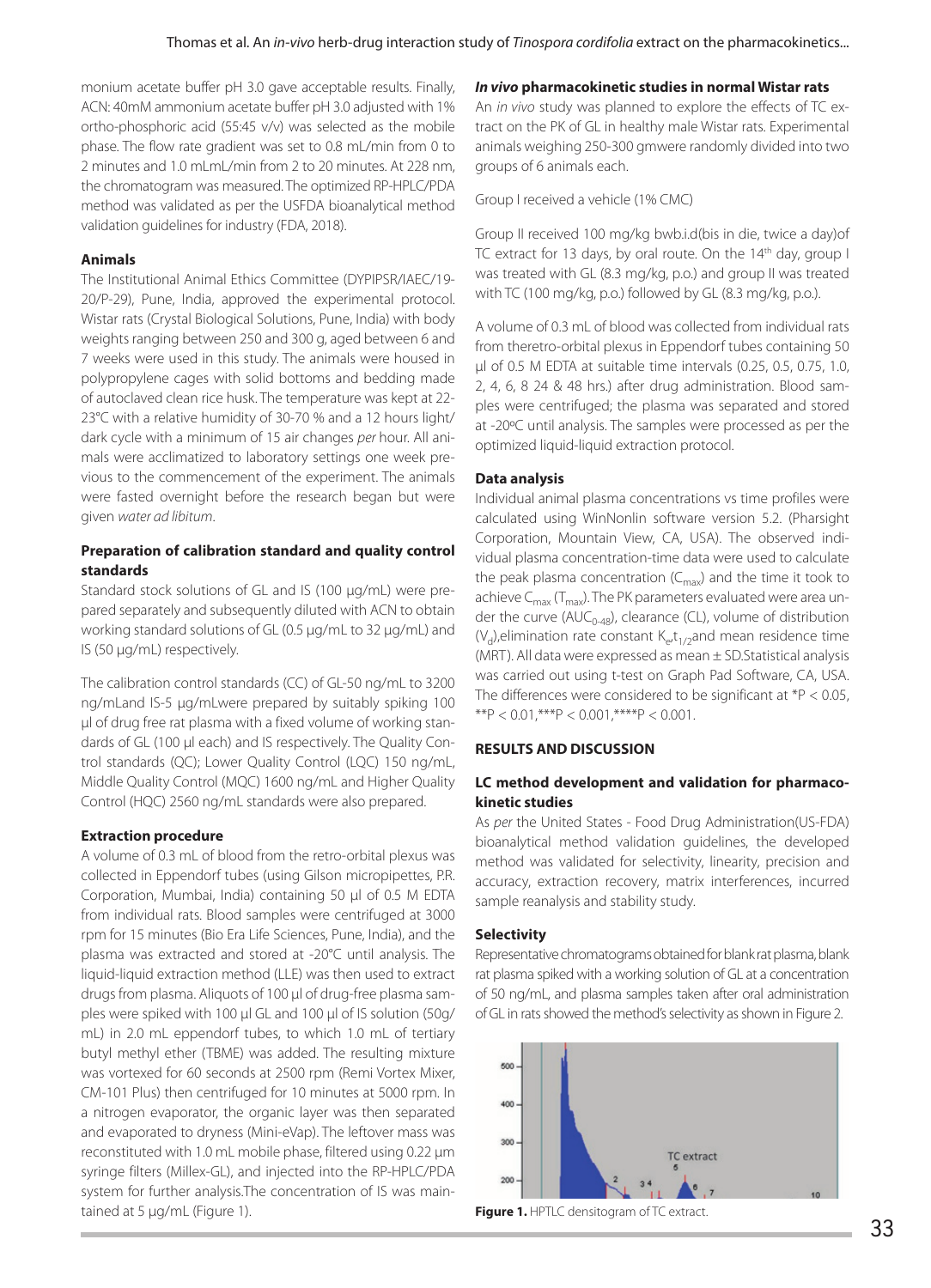#### Istanbul J Pharm

#### **Linearity**

The slopes, intercepts, and correlation coefficients of the GL calibration curve were calculated using the least squares linear regression method in the range of 50-3200 ng/mL. The typical regression equation for GL was y=0.0024x+ 0.3679 (r2 =0.991) with LLOQ of 50 ng/mL.

#### **Accuracy and precision**

At all three QC concentrations, the percent C.V for GL was less than 15% in the intra-day and the inter-day precision of the developed assay method is summarized in Table 1. The accuracy of the method for GL in rat plasma, calculated as relative error (R.E) was within the range of 1.0 to 10%.





#### **Table 2. % Recovery study.**

| Concentration | Recovery (%)* |      |      |  |  |  |
|---------------|---------------|------|------|--|--|--|
| (nq/mL)       | Mean          | SD   | %CV  |  |  |  |
| LQC (150)     | 89.63         | 4.34 | 4.84 |  |  |  |
| MQC (1600)    | 98.50         | 0.45 | 0.46 |  |  |  |
| HQC (2560)    | 89.74         | 6.01 | 6.7  |  |  |  |

#### **Extraction recovery**

As shown in Table 2, the plasma extraction recovery at three concentrations (LQC: 150 ng/mL, MQC: 1600 ng/mL and HQC: 2560 ng/mL) for GL was from 90-95% with % CV below 15%. The mean recovery for Glimepiride (IS) was 90±5%.

#### **Stability**

The stability of the GL in plasma was studied under various conditions, and the results obtained are reported in Table 3. In rat plasma, GL was found to be stable for 3 hours when held at ambient temperature and for at least 30 days when stored at -20°C with a % CV less than 15% at 2 QC concentrations (LQC and HQC). The % CV of QC samples between the initial concentrations and the concentrations obtained after three freeze-thaw cycles was below 15%. Also, the GL was found to be stable for 24 hrs. at 4ºC in the LLE solvent (TBME).

#### **Incurred sample reanalysis, matrix effect**

The precision and accuracy of the incurred sample reanalysis of the PK study samples of rats receiving GL (8.3 mg/kg p.o.) were within the acceptance criteria(percent C.V less than 15%,R.E. within the range of 1.0 to 10%)as per USFDA recommendations, as shown in Table 3. In the current method, no significant interference of the matrix at the RT of the GL peak and IS was detected.

#### *In vivo* **pharmacokinetic studies of Gliclazide after oral administration and co-administration with TC extract**

The developed RP-HPLC/PDA method was effectively used to analyze the PK HDI on concomitant administration of GL and TC extract, the latter of which is known to be a powerful CYP2C9 inhibitor.After oral administration of TC, the plasma concentration vs. time profiles of GL areshown in Figure 3. The PK parameters are summarized in Table 4. As per the PK profile obtained; the administration of GL (8.3 mg/kg, p.o.) resulted in C<sub>max</sub> of 19129.85 $\pm$ 501.96 µg/mL at the T<sub>max</sub>1hr of the study. The value for  $V_d$  was found to be 0.000977878 $\pm$  L with CL of

| <b>Table 1. Precision and Accuracy study.</b> |                                   |                     |                    |                                   |                     |                    |  |
|-----------------------------------------------|-----------------------------------|---------------------|--------------------|-----------------------------------|---------------------|--------------------|--|
|                                               | Intraday precision*               |                     |                    | Interday Precision*               |                     |                    |  |
| <b>Concentration</b><br>(nq/mL)               | <b>Estimated conc.</b><br>(nq/mL) | Precision*<br>(%CV) | Accuracy*<br>(%RE) | <b>Estimated conc.</b><br>(nq/mL) | Precision*<br>(%CV) | Accuracy*<br>(%RE) |  |
| LQC (150)                                     | 133.85                            | 6.19                | 10.76              | 138.71                            | 2.9                 | 7.5                |  |
| MQC (1600)                                    | 1370.94                           | 0.52                | 14.31              | 1382.29                           | 0.3                 | 13.6               |  |
| HQC (2560)                                    | 2262.76                           | 7.1                 | 11.61              | 2219.41                           | 5.6                 | 13.3               |  |
| Mean of six determinations                    |                                   |                     |                    |                                   |                     |                    |  |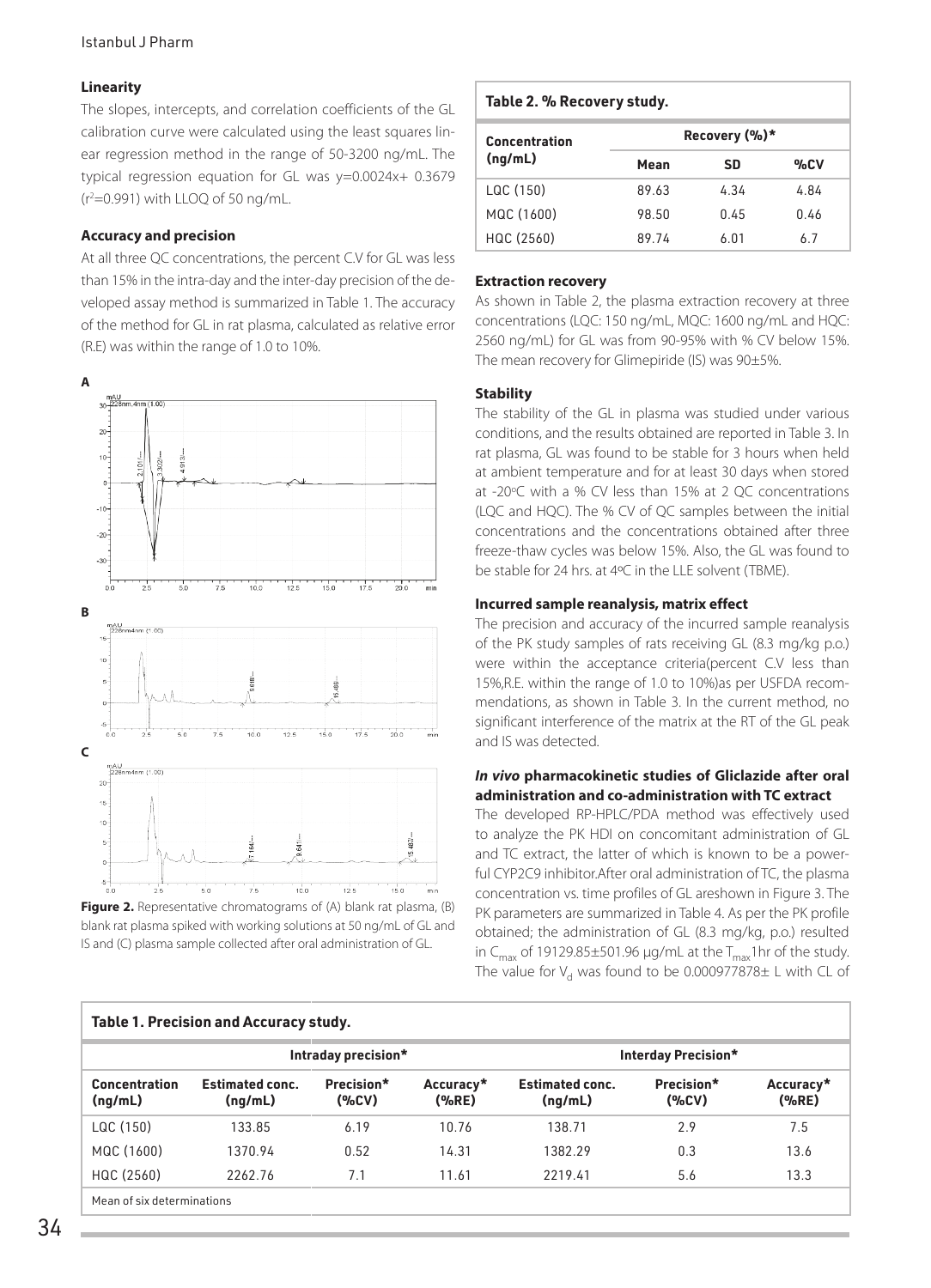| Table 3. Statistical data for stability and other validation parameters. |                        |                           |          |  |  |  |
|--------------------------------------------------------------------------|------------------------|---------------------------|----------|--|--|--|
| <b>Validation Parameter</b>                                              | Nominal Conc. (ng/mL)* | Determined conc. (ng/mL)* | $\%$ CV* |  |  |  |
| <b>Short term stability</b>                                              | LQC (150)              | 137.15                    | 1.1      |  |  |  |
|                                                                          | HQC (2560)             | 2077.5                    | 2.3      |  |  |  |
| <b>Freeze thaw stability</b>                                             | LQC (150)              | 135.43                    | 7.5      |  |  |  |
|                                                                          | HQC (2560)             | 1901.54                   | 6.4      |  |  |  |
| Long term stability                                                      | LQC (150)              | 121.079                   | 1.1      |  |  |  |
|                                                                          | HQC (2560)             | 1659.77                   | 6.2      |  |  |  |
| Incurred sample reanalysis                                               | LQC (150)              | 128.77                    | 3.41     |  |  |  |
|                                                                          | HQC (2560)             | 2260.31                   | 8.68     |  |  |  |
| <b>Matrix effect</b>                                                     | ۰                      | Nil                       | ۰        |  |  |  |
| *Mean of six determinations                                              |                        |                           |          |  |  |  |

| Table 4. Pharmacokinetic parameters of Gliclazide after oral administration in rats (n=6). |                                    |                                           |                             |                                               |                           |              |                |                    |
|--------------------------------------------------------------------------------------------|------------------------------------|-------------------------------------------|-----------------------------|-----------------------------------------------|---------------------------|--------------|----------------|--------------------|
| Group                                                                                      | $\mathsf{T}_{\mathsf{max}}$<br>(h) | $\mathbf{C}_{\text{max}}$<br>$(\mu q/mL)$ | $AUC_{0-48}$<br>$(h*uq/mL)$ | $K_{\scriptscriptstyle{\rho}}$<br>$(hr^{-1})$ | $t_{\frac{1}{2}}$<br>(hr) | $V_{d}$ (L)  | CL.<br>(L/hr)  | <b>MRT</b><br>(hr) |
| Group-1<br>(GL)                                                                            |                                    | 19129.85±501.9                            | 203371.12±<br>11258.4       | 0.086                                         | 8.34                      | 0.00098      | 0.000081       | $12.04 \pm 1.19$   |
| Group-2<br>$(GL+TC)$                                                                       |                                    | $25020.40 \pm$<br>295.98****              | 435102.20+<br>$2736152***$  | $0.067*$                                      | $10.41 \pm 0.85*$         | $0.00052***$ | $0.0000351***$ | $15.03 \pm 1.23$ * |
| Data are expressed as mean $\pm$ SD.**significant with respect to the GL group.            |                                    |                                           |                             |                                               |                           |              |                |                    |



**Figure 3.** Plasma conc. (ng/mL) vs. time in hrs. profile of Gliclazide before and after administration of TC extract.

0.000081 L/hr, K<sub>e</sub> 0.083606486 hr<sup>1</sup>, t<sub>1/2</sub> 8.34  $\pm$  0.82 hr and a MRT of 12.04± 1.19 hr. Co-administration of TC at a dose of 100 mg/ kg, p.o. in rats resulted ina significantly (*p*<0.001) increased  $C_{\text{max}}$  25020.40±295.9 µg/mL),AU $C_{0.48}$ (203371.12±11258.44 to 435102.20±27361.52 h\*µg/mL,  $t_{1/2}$ 10.41±0.85 hr and MRT15.02±1.2 hr as shown in Table4.Consequently a decrease in V<sub>d</sub>0.000525375 L, CL 0.0000351 L/hr, K<sub>e</sub> 0.06685169 hr<sup>1</sup>was observed.

## **CONCLUSION**

A simple, sensitive, and accurate HPLC-PDA technique for estimating GL in rat plasma was developed and validated using a simple liquid-liquid extraction method. The developed method was successfully used to study the PK effect of GL in rats *in vivo*. The results of the PK investigation revealed that co-administration of TC extract significantly altered the PK parameters of GL; co-administration of TC extract resulted in an increase in the  $C_{\text{max}}$ , AU $C_{0.48h}$ , $t_{1/2}$  and MRT, consequently enhancing its bioavailability. As a result,  $V_d$  K<sub>e</sub> and CL for GL were reported to be reduced. This shift in PK parameters could be due to the inhibitory ability of berberine and other alkaloids found in high concentrations in TC extract on CYP2C9 activity.

In conclusion, the findings of this evidence-based investigation reveal that GL and TC extract have a considerable HDI. However, thorough clinical PK and pharmacodynamic studies are still required to establish HDI in higher animals. On prolonged administration, increase in bioavailability of GL due to an increase in its plasma concentration in the body may lead to propagation of its toxic manifestation and side effects, which could be fatal. As a result, the concomitant consumption of TC in patients on GL medication must be monitored vigilantly. This information concerning possible HDI of GL and TC may be useful for both physicians and patients on GL therapy.

#### Peer-review: Externally peer-reviewed.

**Author Contributions:** Conception/Design of study- A.B.S.; Experimental and Animal study- A.B.S., S.K., A.K.T.; Data Acquisition- A.B.S., S.K., A.K.T.; Critical Revision of Manuscript- A.B.S.; Data Analysis/Interpretation- A.B.S., S.K., A.K.T.; Supervision- A.B.S.; Drafting Manuscript- S.K., A.K.T.; Technical or Material Support- S.K., A.K.T., S.S.C.; Final Approval-S.S.C.

**Conflict of Interest:** The authors have no conflict of interest to declare.

**Financial Disclosure:** Authors declared no financial support.